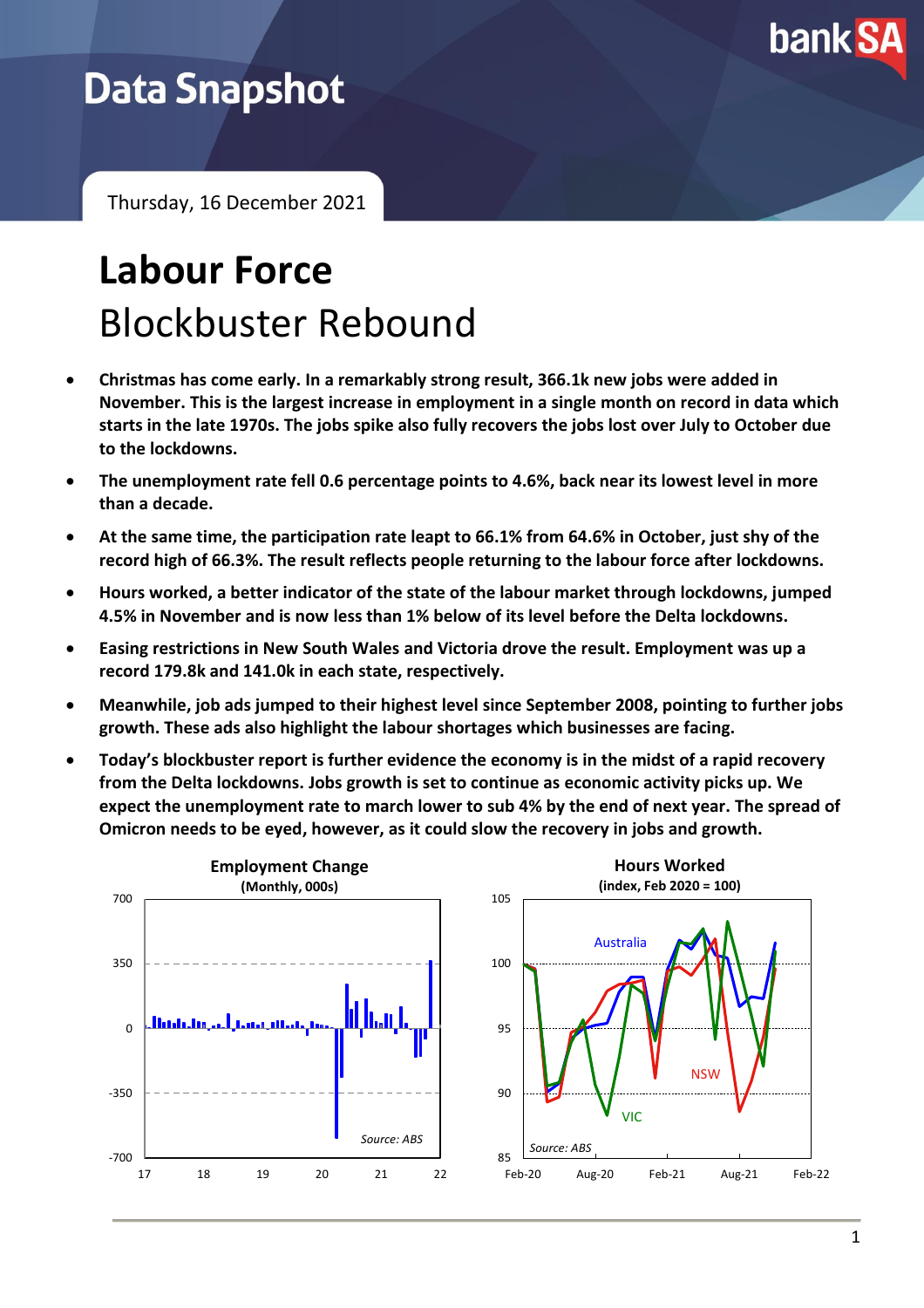Christmas has come early. In a remarkably strong result, 366.1k new jobs were added in November. This is the largest increase in employment in a single month on record. The data starts in the late 1970s. It also fully recovers the jobs lost over July to October (359k). Consensus forecasts were for a 200k increase with the upper end of the forecast range at 310k. For comparison, the second highest reading was in June 2020, when 237.6k jobs were added after the national lockdown lifted.

There are a number of labour market indicators economists follow, and they were strong across the board. The unemployment rate fell 0.6 percentage points to 4.6%. Hours worked, a better indicator of the state of the labour market through lockdowns, jumped 4.5% in November and is now less than 1% short of its level before the Delta lockdowns.

Easing restrictions in New South Wales and Victoria drove the result. These states posted record gains in the month. As a result, employment in these states was almost back at pre-Delta levels just one month after lockdowns lifted.

The rapid jobs recovery reflects that most people remained attached to their jobs during the Delta lockdowns and so were able to return to work quickly as restrictions eased. Many employers were mindful of labour shortages heading into the lockdowns, and so were reluctant to let go of staff to then have difficulty rehiring in a few months time. Employers tried to cut hours worked rather than lay off staff where possible.

#### **Unemployment rate**

The dramatic surge in employment saw the unemployment rate fall to 4.6%, taking the unemployment rate back to near its lowest level in more than a decade.

At the same time, the participation rate leapt to 66.1% from 64.6% in October, just shy of the record high of 66.3%. The result reflects people returning to the labour force after lockdowns.



#### **Hours worked**

Hours worked leapt 4.5% in November, driven predominantly by NSW and Victoria. Hours worked rose 5.6% and 9.7% in NSW and Victoria, respectively. Similarly, hours worked jumped 10.0% higher in the ACT, where lockdown also lifted in October. On a national basis, hours worked are now less than 1% short of their pre-Delta high in May.

Hours worked have increased in NSW for the past three consecutive months. In Victoria, hours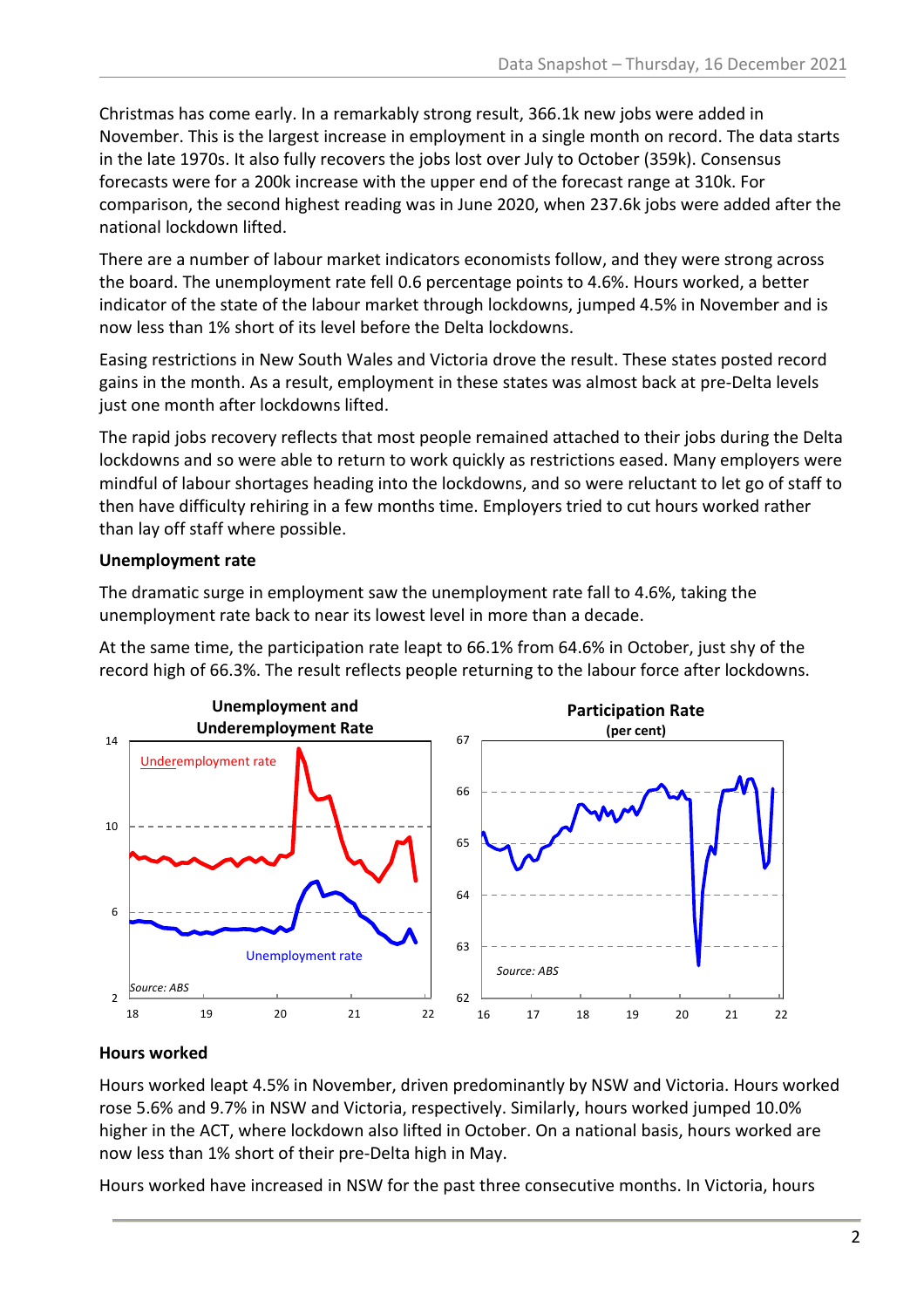worked shot higher in November after declining for the previous four months. The recovery in hours worked in Victoria lagged NSW slightly because restrictions eased later in Victoria. These results leave hours worked in NSW just 2.3% below its pre-Delta peak in June, while Victoria is only 2.2% its peak in July.

The number of people working zero hours due to economic reasons, which captures people who have been stood down, dropped sharply to around 80k from 190k in October. This is around the same level as November 2020, and is well down on the peaks of 250k in August.

#### **The states**

All states and territories reported an increase in employment, save for the NT. Employment gains were led by NSW and Victoria, which both experienced their largest jump in jobs on record, up 179.8k and 141.0k, respectively.

The participation rate lifted to 64.9% in NSW and 66.2% in Victoria, as workers re-joined the labour force. In NSW and Victoria participation is now marginally below highs in May of this year.

Consistent with the national data, the unemployment rate dropped in both states, despite the rise in participation. The unemployment rate in NSW dropped to 4.6% and is sitting at 4.7% in Victoria.

Queensland (14.2k), SA (10.1k), WA (22.7k) and Tasmania (1.8k) reported a more modest rise in employment. Meanwhile, the participation rate picked up in all states, alongside a fall in the unemployment rate, except for Tasmania, where the unemployment rate was flat.



#### **Other labour market measures**

Other measures of slack in the labour market also painted a positive picture.

The underemployment rate – which captures people who are employed but want to work more hours – dropped from 9.5% to 7.5% – the lowest level since May this year.

The underutilisation rate, the combination of the unemployment and underemployment rates, also fell sharply – from 14.7% to 12.1% – its lowest level since 2012.

Job ads, a leading indicator of employment, jumped 7.4% in November to their highest reading since September 2008. The trend in job ads shows robust demand for labour and points to further jobs growth, although it also reflects the labour shortages which businesses have been facing.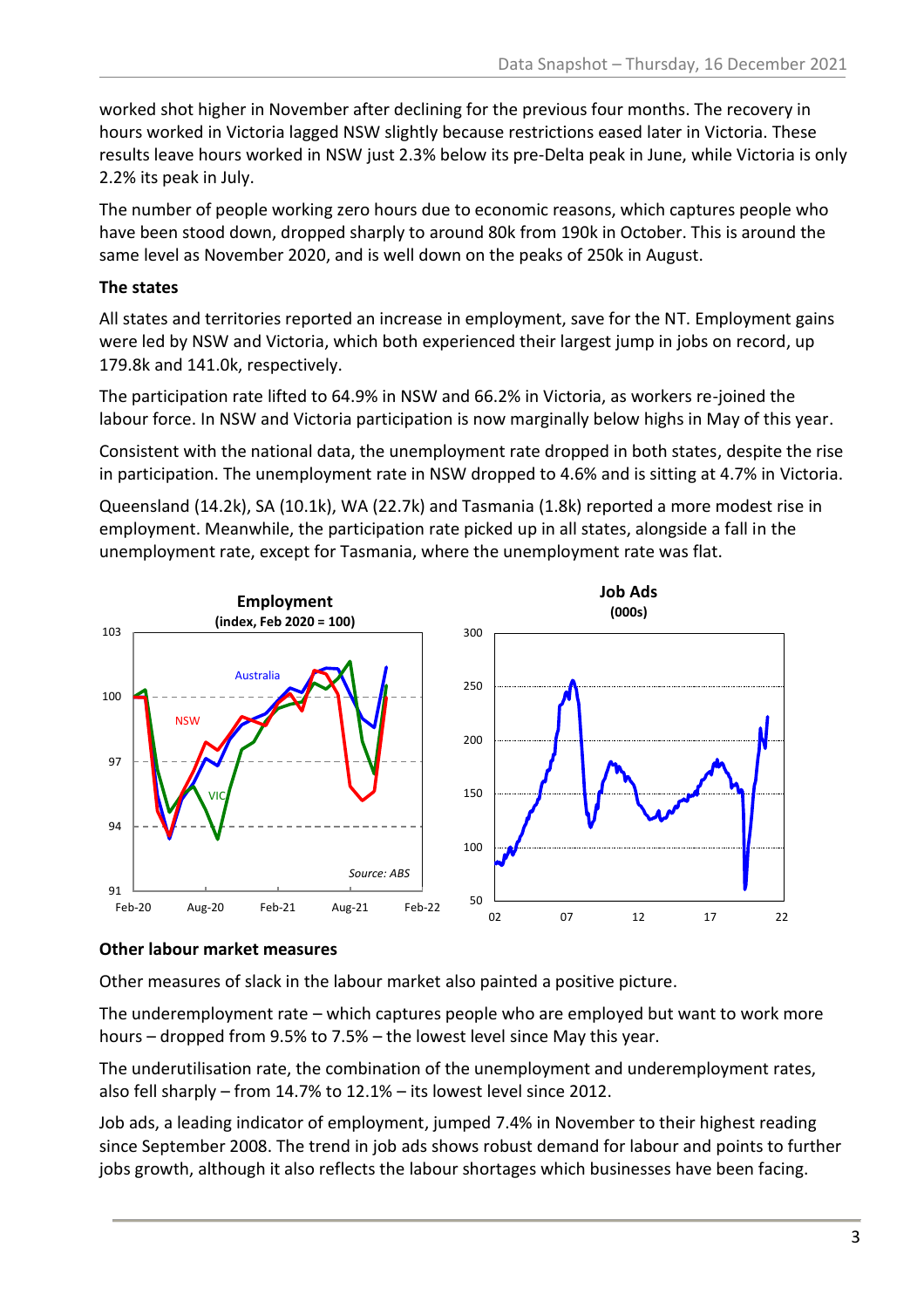#### **Outlook**

Today's blockbuster report is further evidence the economy is in the midst of a rapid recovery from the Delta lockdowns.

The result speaks to strength of the underlying momentum in the economy underpinned by government stimulus, low interest rates, and high vaccination coverage that has allowed the relaxation of restrictions. Household balance sheets are in good condition. Moreover, businesses and consumer confidence has held up well through the lockdowns, which has supported spending and hiring as restrictions eased.

Jobs growth is set to continue as economic activity picks up. We to expect the unemployment rate will march lower to sub 4% by the end of next year. The unemployment rate hasn't consistently held around these levels since the 1970s!

Seeing more Australians back at work is welcome an early Christmas present. However, the spread of Omicron must be eyed as we head into 2022. It presents a downside risk to growth and the jobs recovery if it leads to a rise in hospitalisations and, in turn, a return to extended lockdowns.

> **Matthew Bunny, Economist Jameson Coombs, Associate Economist** Ph: (02) 8254 0023